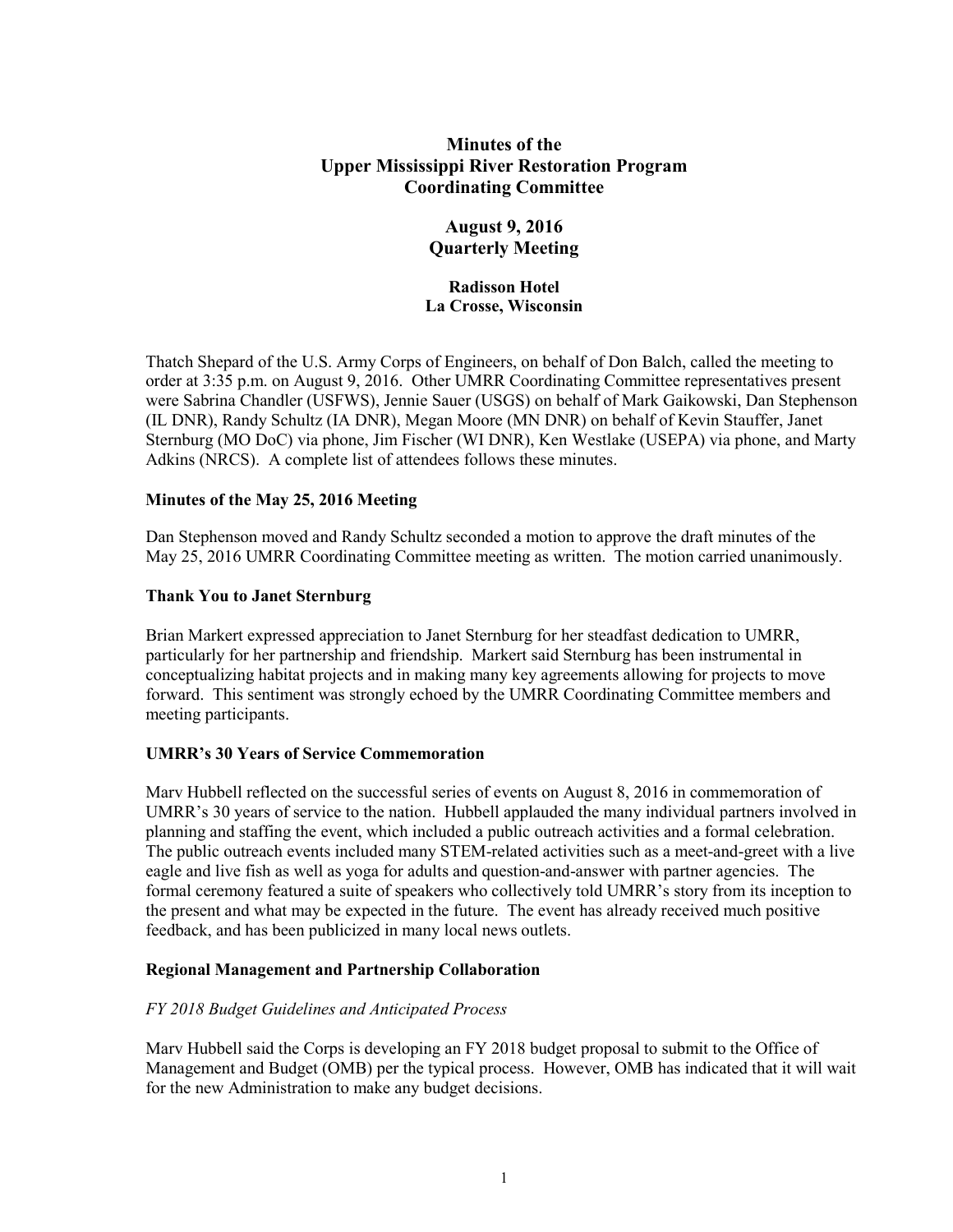### **Habitat Restoration**

### *District Reports*

### St. Louis District

Brian Markert described how Rip Rap Landing's features address important resource issues in the area. While the draft feasibility study is complete, the Corps and NRCS are still considering legal issues under the existing wetland reserve easement requirements. Markert reported that MVS is closing out Batchtown and anticipates closing out Pools 25 and 26 Islands in FY 2017.

## St. Paul District

Marv Hubbell explained that MVP's primary challenge is advancing North and Sturgeon Lakes given the issues to non-federal sponsors in signing project partnership agreements (PPAs).

## Rock Island District

Hubbell reported that MVR has awarded a construction contract for Pool 12 Overwintering Stage II and has published a bid for Stage III of the project. The District's planning priority is Beaver Island and is anticipating completing the project's feasibility study in FY 2017. Construction of the pumps at Rice Lake Stage I is anticipated to be finalized soon.

In response to a question from Marty Adkins, Hubbell explained that one portion of the additional Lake Odessa spillway capacity was constructed north of the outlet structure on the Mississippi River and the other portion was located upstream of the existing spillway on the Iowa River. These project features should work better because they will accommodate the rate of rise characteristics of both rivers. In response to a question from Dru Buntin, Hubbell said Rice Lake has experienced a myriad of unforeseen complications including unusual flood events. The Corps is now raising the height of three electrical junction boxes above the 500-year flood elevation to avoid frequent flood damages. Lawrence Patterson asked if the project will include safe access to the Rice Lake pumps. Hubbell said he will consult the designs and following with Patterson following the meeting.

## *UMRR HREP Team Meeting*

Hubbell said an HREP team meeting is scheduled for September 27-29, 2016 in Davenport. Meeting objectives include building relationships and facilitating dialogue, discussing insights gained from constructing previous projects and long term monitoring, and strengthening UMRR's restoration efforts. The meeting will cover a range of topics, including agency perspectives on UMRR's restoration, floodplain forest restoration, water level management, and long term monitoring and research findings. In addition, the team meeting will include a facilitated discussion regarding habitat project monitoring.

### *Habitat Needs Assessment*

Hubbell reported that the steering committee for the Habitat Needs Assessment (HNA) II was held on July 19-20, 2016 in Rock Island. The November 16, 2016 UMRR Coordinating Committee meeting will include a recommended path forward for the effort.

### *Continuous Process Improvement*

In response to a question from Hubbell, the UMRR Coordinating Committee agreed to hold an inperson meeting with implementing partners' leadership to discuss the scope for a continuous process improvement evaluation for the habitat project planning phase. Hubbell offered that the discussion also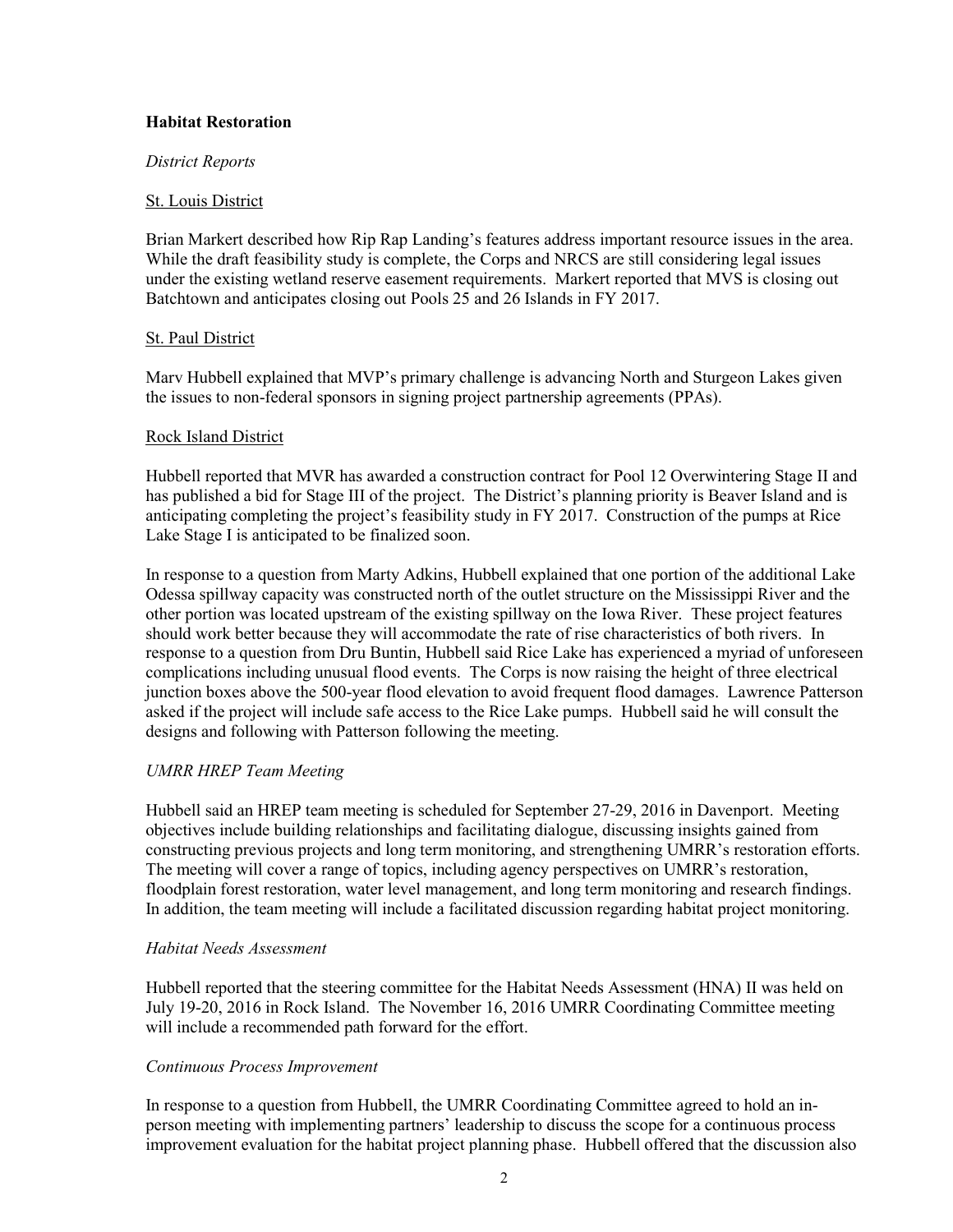include a review of the cumulative benefits of UMRR's habitat restoration and the future direction for restoration. The Committee agreed to hold a conference call to plan the details for this event.

## **Long Term Resource Monitoring and Science**

*LTRM Showcase: Improving Floodplain Research and Management by Integrating Inundation Models, Ecosystem Studies, and Ecosystem Service Assessments*

Molly Van Appledorn presented information regarding the use of flood inundation models to predict flooding dynamics and various inundation patterns affecting ecological characteristics. Van Appledorn explained that actions to alter the physical and ecological attributes create recreational and social benefits to the public. The connections between actions and benefits are often very complicated, but teasing apart the physical and ecological relationships can allow restoration practitioners to better predict outcomes. Characterizing flooding dynamics for a particular watershed and relating them to ecology is important understanding how its river floodplains work. Local dynamics can be evaluated in broader context to understand how actions work within and influence a larger regional characterization. Gauge data is an important baseline for comparison. Temporal aspects of flooding inform predictions of how changes in land use and precipitation patterns will affect flooding dynamics and ecological functions. For example, flooding can affect forest regeneration by influencing the delivery of seeds to new patches as well as recruitment, establishment, growth, and competition rates. Temporal evaluations can be helpful for creating associations  $-\mathbf{e}$ , silver maples are expected in areas that flood more often. Van Appledorn illustrated how maps of inundation duration can be used to assess the effects on tree species composition and diversity. In addition, hydrodynamic models capture spatial and temporal patterns in flooding dynamics. The models can be used to compare localized sites in a regional context using attributes such as flood frequency, event duration, velocity, shear stress, inundation depth, and stream power. They can also show how surface water moves throughout a watershed.

Defining the ecologically-relevant attributes allow for discerning the complex, scale-dependent biophysical relationships. Van Appledorn explained that linkages between actions and benefits of managing flood dynamics can be complex and disentangling the biophysical relationships relies on quality representations of physical attributes. To better understand these relationships on the UMRS, Van Appledorn offered the following steps:

- 1) Develop methods for characterizing UMRS flooding dynamics in ecologically-relevant ways.
- 2) Utilize tributary junctions as laboratories i.e., examine how flood dynamics of the main stem and tributaries manifest at the junctions and understand regional variation in tributary flooding behavior. [It is expected that highly complex relationships exist between forest dynamics, sediment dynamics, and biogeochemical cycling that vary throughout the UMRS.]
- 3) Develop an ecological floodplain inundation mapping (Eco-FIM) initiative to connect hydraulic models to maps of floodplain forests and other habitat types. This could be served in an on-line, interactive interface.

Marty Adkins expressed appreciation to Van Appledorn for her presentation, acknowledging the importance of this work for improving floodplain management. Adkins said Van Appledorn's work would connect well with Iowa Flood Center's monitoring and predictive modeling work. He suggested that Van Appledorn contact Larry Weber from the Flood Center. Van Appledorn agreed and said she has worked with the Iowa Flood Center, using its geomorphic information and modeling outputs to guide tree planting.

Megan Moore said this research would fit well with our desire to learn more about the impacts of the changing water regimes. Van Appledorn agreed, explaining that it will be important to understand what an ecological shift would mean for the river floodplain and habitat needs. Given that forests are slow to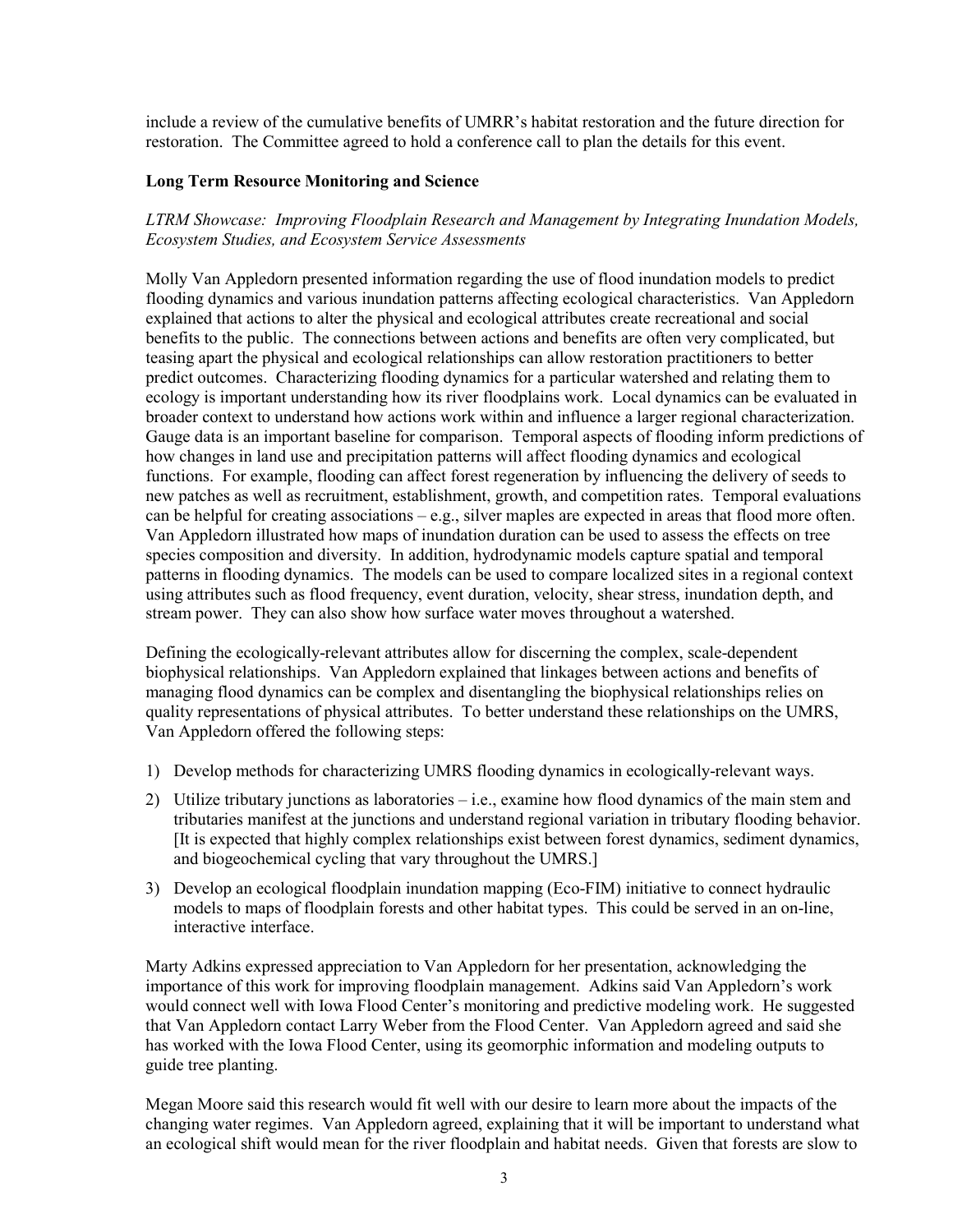change, modeling could be used to illustrate expectations of future conditions – i.e., generate maps of the future that predict forest succession that reflect hydrologic regimes. In response to question from Shawn Giblin, Van Appledorn said research has not yet examined trends in late spring/early summer water level peaks. She said that would be a great suggestion for future research given its importance as an influencing variable.

Kirsten Mickelsen expressed appreciation to Van Appledorn for her presentation and work on this front. Mickelsen said she believes that this research and ability to utilize hydrologic models for explaining the effects of floodplain management on larger ecological conditions will be extremely important for multipurpose management of the system. In particular, Mickelsen said she sees this type of research as being a valuable component of a potential UMRS watershed study.

## *FY 2016 3rd Quarter Highlights*

Jennie Sauer gave a bit thank you to Wisconsin DNR for organizing the STEM-related activities at UMRR's August 9, 2016 30th anniversary commemoration. Several local school groups came to the event and the activities were major hits with the kids. Sauer also expressed appreciation to USFWS for publicizing the event via its social media sources, including as a Facebook event.

Sauer reported that accomplishments of the third quarter of FY 2016 include:

- Publication of four manuscripts:
	- Patchiness in a large floodplain river, associations among hydrology, nutrients, and fish communities;
	- Contrasts between channels and backwaters in a large, floodplain river: testing our understanding of nutrient cycling, phytoplankton abundance, and suspended solids dynamics;
	- Long-term changes in fish community structure in relation to the establishment of Asian carps in a large floodplain river; and
	- Long-term decreases in phosphorus and suspended solids, but not nitrogen, in six Upper Mississippi River tributaries.
- Online serving of topobathy a merged dataset of bathymetry and  $LIDAR -$  for portions of the UMRS. USGS anticipates having all areas available on the web site by the end of December 2016. A major challenge in this effort is the fact that the two data sets were collected over different dates and with different vendors, equipment, and datum.

### *A-Team Report*

Shawn Giblin reported that the August 1, 2016 A-Team meeting included a series of presentations focused on answering questions related to how water depth drives water quality and habitat outcomes. Giblin overviewed the key points of those presentations, which included:

- Depth considerations for restoration and enhancement on the UMRS
- Backwater restoration primarily for overwintering fish habitat
- Water depth issues on the lower UMRS
- Fish indicators and standardized fisheries monitoring of habitat projects
- Riparian vegetation simulation modeling and regional sediment management, particularly exploring beneficial use of Illinois River dredged material stockpiles
- Development of the Habitat Needs Assessment II
- Overviews of the UMRR resilience application effort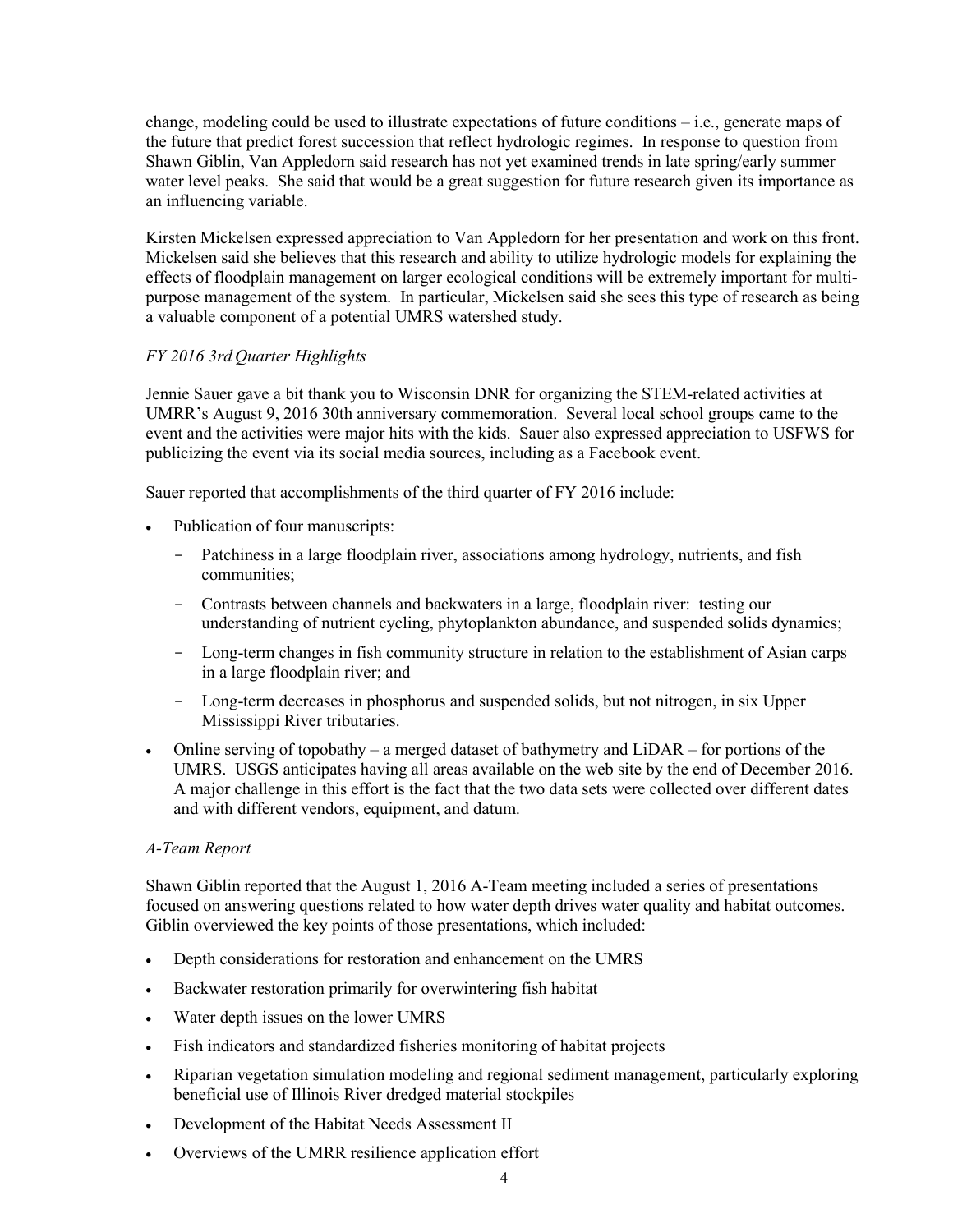In response to a question from Megan Moore, Giblin said that the logistics of habitat project monitoring for fish have not yet been decided. It may include involvement of the field stations. It is all conceptual thinking right now.

### **Other Business**

Jim Fischer suggested that joint meetings between the UMRBA Board and UMRR Coordinating Committee are held on a more regular basis.

## *Future Meetings*

The upcoming quarterly meetings are as follows:

- **November 2016 Twin Cities**
	- UMRBA quarterly meeting **—** November 15
	- **UMRR Coordinating Committee quarterly meeting November 16**
- **February 2017 Quad Cities**
	- UMRBA quarterly meeting February 7
	- **UMRR Coordinating Committee quarterly meeting February 8**
- **May 2017 St. Louis** 
	- UMRBA quarterly meeting May 23
	- **UMRR Coordinating Committee quarterly meeting May 24**

With no further business, the meeting adjourned at 4:45 p.m.